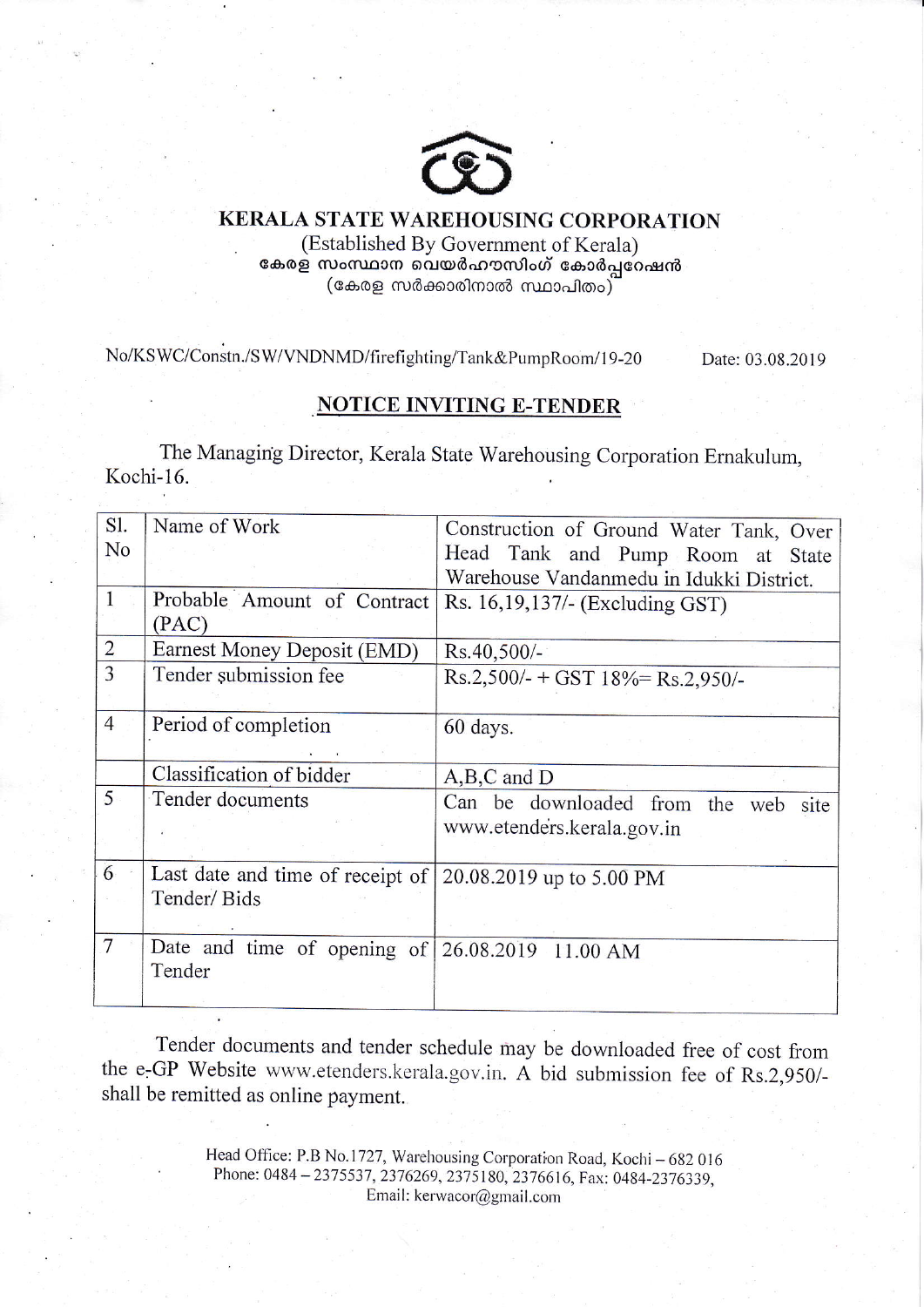All bid/ tender documents are to be submitted online only and in the designated cover(s)/envelope(s) on the e-GP website. Tenders/ bids shall be accepted only through online mode on the e-GP website and no manual submission of the same shall be entertained. Late tenders will not be accepted.

Tender conditions duly filled and signed, copy of valid Registration Certificate duly self attested, Original Preliminary Agreement, E-payment form duly filled and EMD exemption Certificate (if any) shall be submitted on line and filled and EMD exemption Certificate (if any) subsequently in a separate cover physically on or before 24.0g.2019, 5pM. More details on EMD & Cost of Tender documents/ bid submission fee are mentioned in the tender notice.

The bids shall be opened online at the office of the Managing Director, Kerala state warehousing corporation, PB No. 1727, Kochi-16 on 26.0g.2019 at 11.00 AM by the Executive Engineer <Competent Tender Opening Authority> in the presence of the Bidders / their representatives who wish to attend at the above address. If the tender opening date happens to be on a holiday or non-working day due to any other valid reason, the tender opening process will be done on the next working day at same time and place.

' online Tenders/ bidg are to be accompanied with a preliminary agreement executed in Kerala stamp paper worth Rs.200/-. Tenders/ bids received online without the preliminary agreement will not be considered and shall be summarily rejected. Further details can be had from the NIT or Office of the Executive Engineer, Kerala State Warehousing Corporation during working hours.

 $\frac{1}{12}$ All other existing conditions related to e-tendering of Kerala pwD will be applicable in this tender also. The Kerala State Warehousing Corporation will not be responsible for any error like missing of schedule data while downloading by the Bidder.



Head Office: P.B No.1727, Warehousing Corporation Road, Kochi - 682 016 Phone: 0484 - 2375537, 2376269, 2375180, 2376616, Fax: 0484-2376339, Email: ker wacor@gmail.com